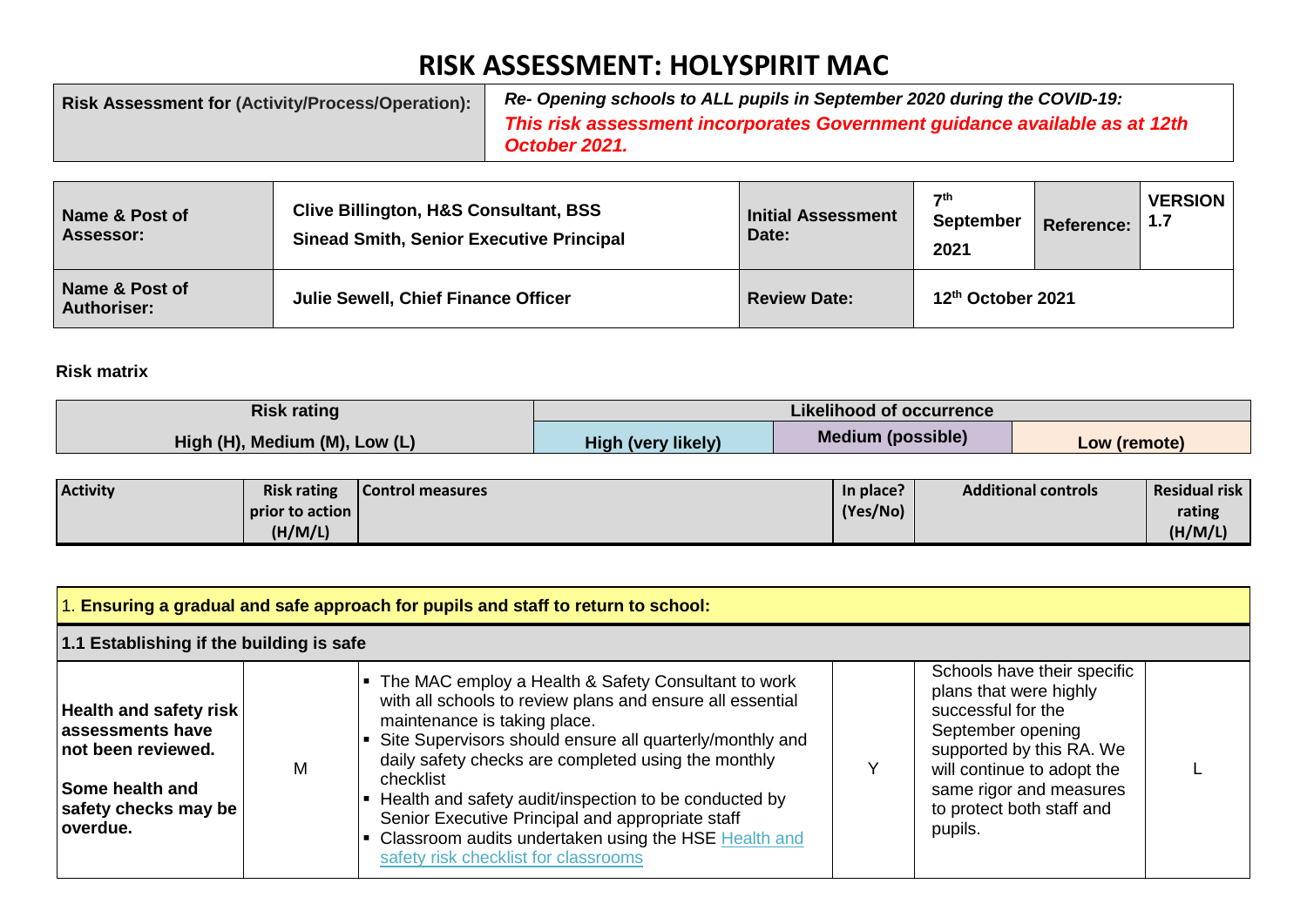|                                                                                                                                                                  |   | • This overarching risk assessment will support all Holy Spirit<br>MAC schools.<br>Schools procedures are to return to normal and schools<br>will retain: hand hygiene, respiratory hygiene, enhanced<br>cleaning and improved ventilation for classes or areas<br>occupied by multiple staff or pupils.<br>https://www.hse.gov.uk/coronavirus/equipment-and-machinery/air-<br>conditioning-and-ventilation/index.htm<br>https://www.cibse.org/coronavirus-covid-19/emerging-from-lockdown#1<br>https://www.gov.uk/government/publications/covid-19-decontamination-<br>in-non-healthcare-settings/covid-19-decontamination-in-non-healthcare-<br>settings |   |                                                                                         |  |
|------------------------------------------------------------------------------------------------------------------------------------------------------------------|---|------------------------------------------------------------------------------------------------------------------------------------------------------------------------------------------------------------------------------------------------------------------------------------------------------------------------------------------------------------------------------------------------------------------------------------------------------------------------------------------------------------------------------------------------------------------------------------------------------------------------------------------------------------|---|-----------------------------------------------------------------------------------------|--|
| 1.2 Offices                                                                                                                                                      |   |                                                                                                                                                                                                                                                                                                                                                                                                                                                                                                                                                                                                                                                            |   |                                                                                         |  |
| <b>Shared offices and</b><br>equipment to retain<br>enhanced cleaning                                                                                            | M | We recommend any shared telephones (incl. mobiles),<br>keyboards and mouse are cleaned with antibacterial<br>products prior to use.                                                                                                                                                                                                                                                                                                                                                                                                                                                                                                                        | Y | The workplace has been<br>organised to support these<br>measures.                       |  |
| 1.3 First Aid/Designated Safeguarding Leads                                                                                                                      |   |                                                                                                                                                                                                                                                                                                                                                                                                                                                                                                                                                                                                                                                            |   |                                                                                         |  |
| The lack of<br>availability of<br>designated First<br><b>Aiders and</b><br><b>Designated</b><br><b>Safeguarding Leads</b><br>may place pupil's<br>safety at risk | L | • All staff responsible for First Aid must have up to date<br>certificates.<br>• First Aid staff will be offered a refresher on donning and<br>doffing PPE on a regular basis.<br>• The processes and procedures for PPE MUST be followed<br>and the advice for treating suspected cases.<br>Staff availability for first aid will be constantly reviewed to<br>$\blacksquare$<br>ensure all schools have sufficient designated first aid staff<br>on site.<br>• The MAC have invested in the Educare On line training for<br>all schools to ensure high quality mandatory training is<br>available to all staff in the MAC.                               | Y | Sufficient staff are trained<br>to cover First Aid should<br>they be required to do so. |  |
| 2.0 NHS testing and Track and Trace                                                                                                                              |   |                                                                                                                                                                                                                                                                                                                                                                                                                                                                                                                                                                                                                                                            |   |                                                                                         |  |
|                                                                                                                                                                  |   | 2.1 Schools will support on site mass testing to reduce the transmission of COVID-19                                                                                                                                                                                                                                                                                                                                                                                                                                                                                                                                                                       |   |                                                                                         |  |
| <b>Mass Testing on Site</b>                                                                                                                                      | M | • All MAC schools will work with the government and DfE to<br>support mass testing of staff and all primary staff that                                                                                                                                                                                                                                                                                                                                                                                                                                                                                                                                     | Y | A separate RA is in place for<br>mass testing.                                          |  |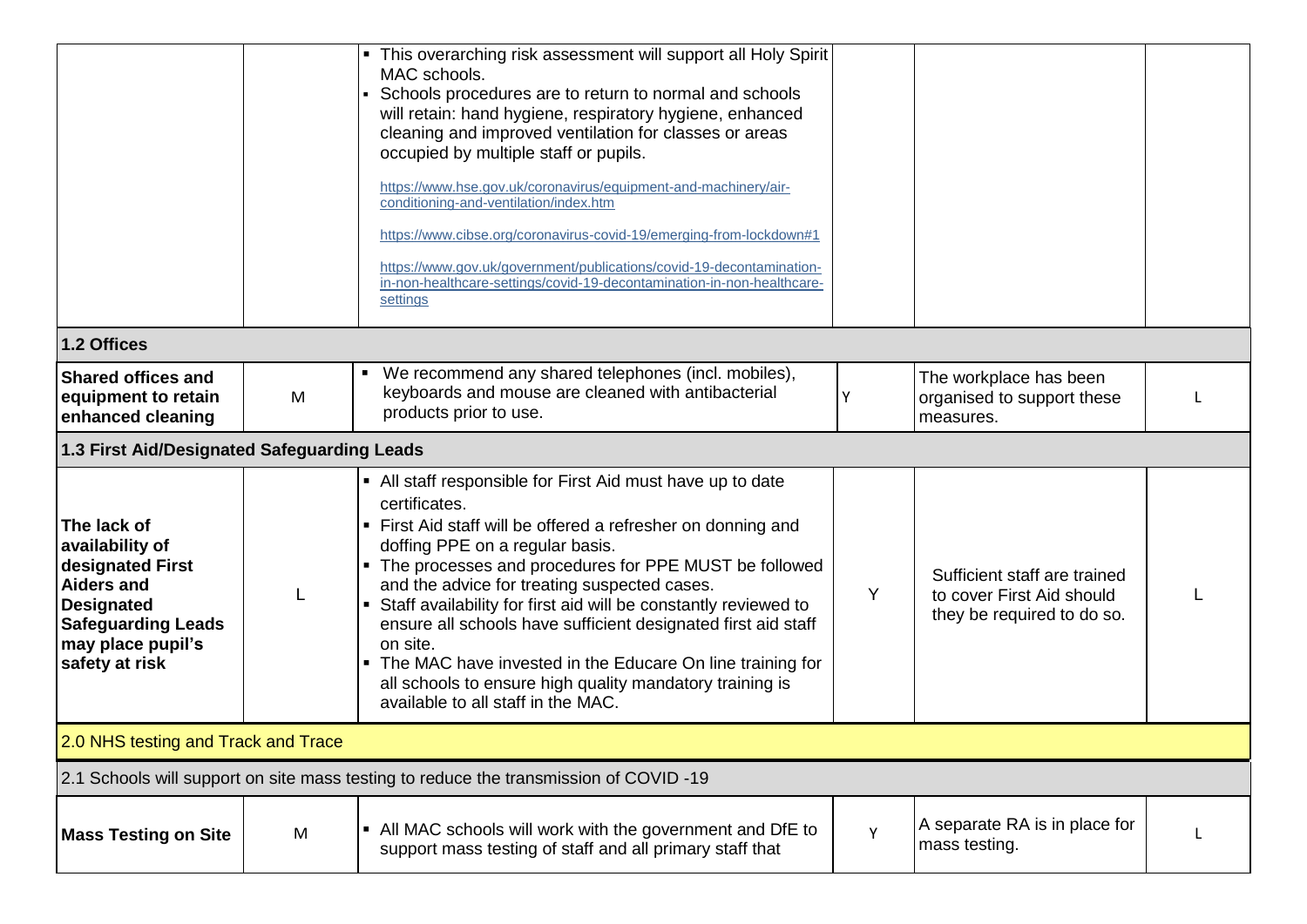|                                                                  |   | consent have been provided with home test Lateral Flow<br>Device (LFD) to identify any asymptomatic cases.<br>• The secondary school has established a mass testing<br>function for staff and pupils to undertake three LFD tests<br>on site between $3 - 5$ days apart. Once three tests are<br>completed staff and pupils will be provided with the home<br>test LFDs.<br>• Any staff or pupils testing positive will be required to<br>undertake the Polymerase Chain Reaction (PCR) test and<br>advise the school when they receive the results.<br>• The following link provides the initial guidance for schools<br>and the planning is underway:<br>https://www.gov.uk/government/publications/coronavirus-<br>covid-19-asymptomatic-testing-in-schools-and-colleges<br>• All mass testing will require consent from staff and pupils.                                                                                                                                                                                                                                                                                                             |   |                                 |  |
|------------------------------------------------------------------|---|-----------------------------------------------------------------------------------------------------------------------------------------------------------------------------------------------------------------------------------------------------------------------------------------------------------------------------------------------------------------------------------------------------------------------------------------------------------------------------------------------------------------------------------------------------------------------------------------------------------------------------------------------------------------------------------------------------------------------------------------------------------------------------------------------------------------------------------------------------------------------------------------------------------------------------------------------------------------------------------------------------------------------------------------------------------------------------------------------------------------------------------------------------------|---|---------------------------------|--|
| <b>Engaging with the</b><br><b>NHS Test and Trace</b><br>process | Н | Schools will ensure that staff members and parents/carers<br>understand that they will need to be ready and willing to:<br>Book a test if they are displaying symptoms.<br>٠<br>Staff and pupils must not come into the school if they<br>have symptoms, and must be sent home to self-<br>isolate if they develop them in school.<br>Anyone who displays symptoms of COVID-19 should<br>get a PCR test that can be booked online through the<br>NHS testing and tracing for coronavirus website.<br>If someone tests negative with a PCR and they no<br>$\blacksquare$<br>longer have symptoms they should return to school.<br>If someone tests positive, they should follow the 'stay<br>at home: guidance for households with possible or<br>confirmed COVID-19 infection' and must continue to<br>self-isolate for at least 10 days from the onset of their<br>symptoms or test date if no symptoms. Staff or pupils<br>should only return once well enough and their<br>temperature is normal<br>Close contacts will now be identified via NHS Test and Trace<br>and education settings will no longer be expected to<br>undertake contact tracing. | Y | Monitored by MAC<br>Principals. |  |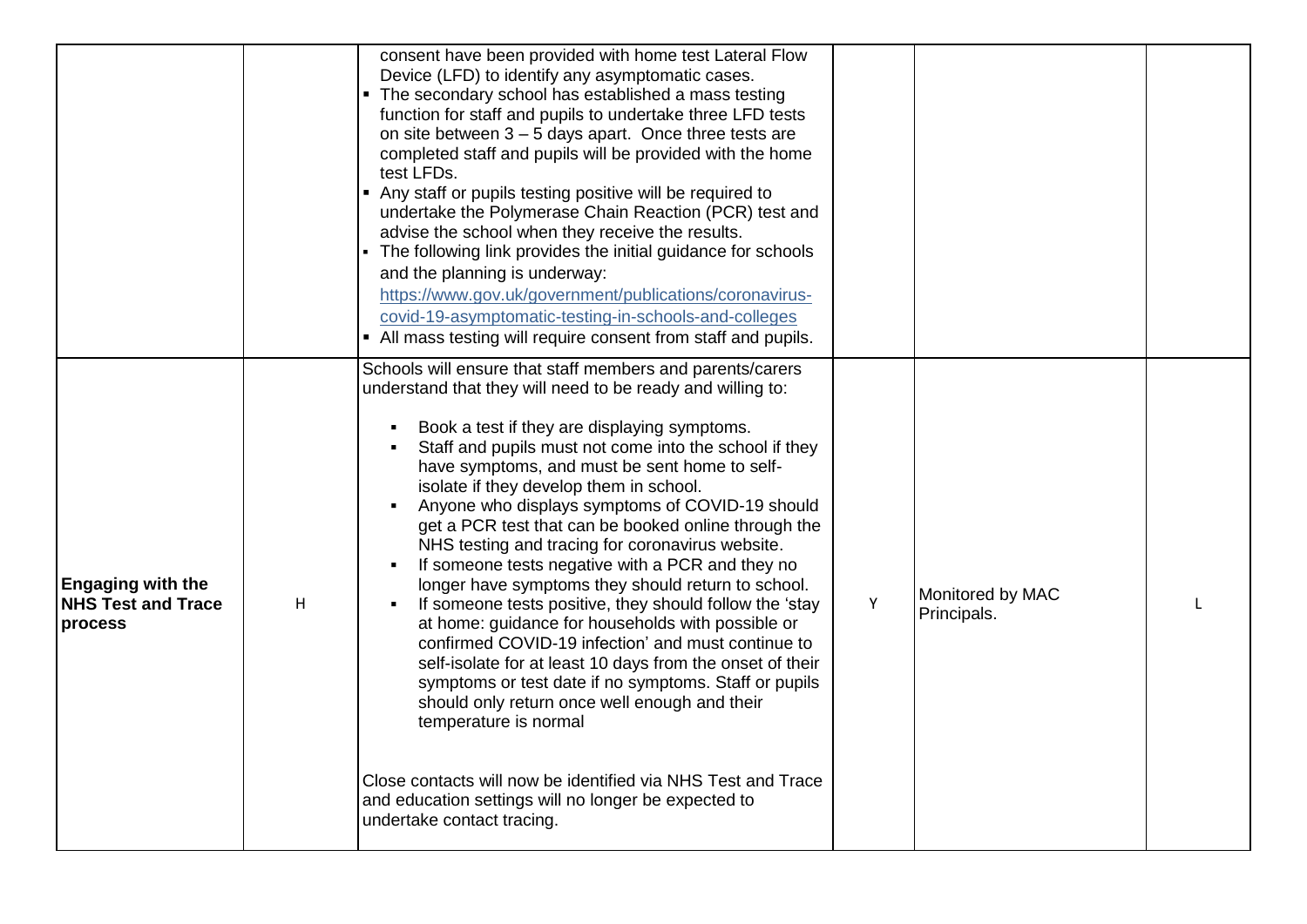|                                                                                                                                       |   | As with positive cases in any other setting, NHS Test and<br>Trace will work with the positive case and/or their parent to<br>identify close contacts. Contacts from a school setting will<br>only be traced by NHS Test and Trace where the positive<br>case and/or their parent specifically identifies the individual<br>as being a close contact. This is likely to be a small number<br>of individuals who would be most at risk of contracting<br>COVID-19 due to the nature of the close contact. You may be<br>contacted in exceptional cases to help with identifying close<br>contacts, as currently happens in managing other infectious<br>diseases.<br>Individuals are not required to self-isolate if they live in the<br>same household as someone with COVID-19, or are a close<br>contact of someone with COVID-19, and any of the following<br>apply:<br>they are fully vaccinated (14 days prior to being<br>$\bullet$<br>exposed)<br>they are below the age of 18 years and 6 months<br>they have taken part in or are currently part of an<br>approved COVID-19 vaccine trial<br>they are not able to get vaccinated for medical<br>reasons |   |                                                                                                                         |  |
|---------------------------------------------------------------------------------------------------------------------------------------|---|------------------------------------------------------------------------------------------------------------------------------------------------------------------------------------------------------------------------------------------------------------------------------------------------------------------------------------------------------------------------------------------------------------------------------------------------------------------------------------------------------------------------------------------------------------------------------------------------------------------------------------------------------------------------------------------------------------------------------------------------------------------------------------------------------------------------------------------------------------------------------------------------------------------------------------------------------------------------------------------------------------------------------------------------------------------------------------------------------------------------------------------------------------------|---|-------------------------------------------------------------------------------------------------------------------------|--|
|                                                                                                                                       |   | 2.2 Communicating results with Public Health England (PHE) and Warwickshire Local Authority                                                                                                                                                                                                                                                                                                                                                                                                                                                                                                                                                                                                                                                                                                                                                                                                                                                                                                                                                                                                                                                                      |   |                                                                                                                         |  |
| <b>Schools are to keep</b><br>the local authority<br>and PHE informed of<br>any cases so they<br>can identify any local<br>outbreaks. | Н | Schools will follow local procedures for reporting cases to the<br>relevant authorities:<br><b>Warwickshire Local Authority</b><br>education-corona@warwickshire.gov.uk (Mon - Fri)<br>dphadmin@warwickshire.gov.uk (Sat - Sun)<br>Public Health England (PHE) Health Protection Teams (NB<br>PHE will become part of UK Health Security Agency<br>(UKHSA) in October 2021).<br>wm.2019cov@phe.gov.uk<br>Tel: 0344 225 3560 Option 0 Option 2                                                                                                                                                                                                                                                                                                                                                                                                                                                                                                                                                                                                                                                                                                                    | Y | All schools have been<br>informed of the thresholds<br>and with the support of the<br>CFO will escalate as<br>required. |  |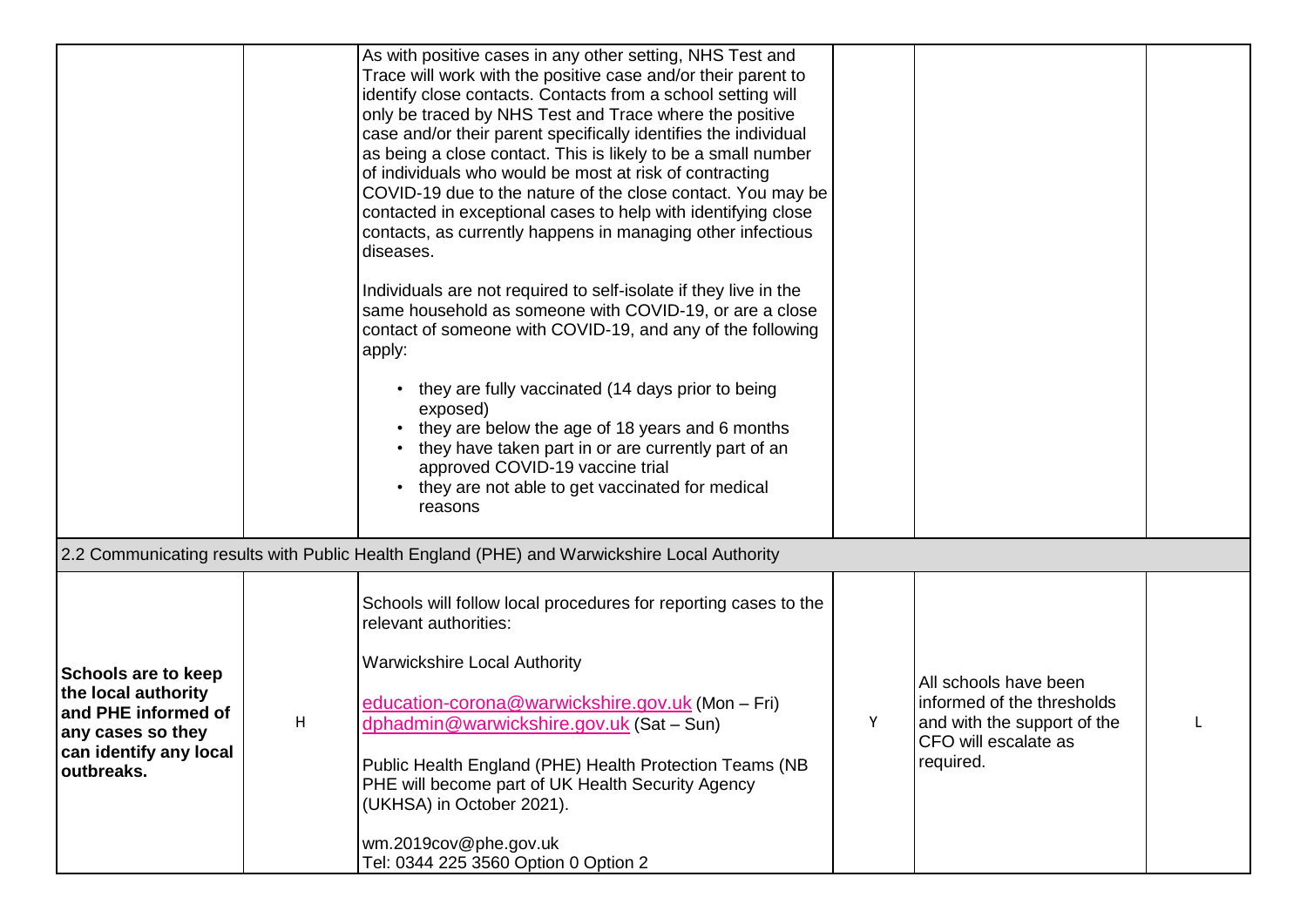| 2.3 Outbreak management plans                                                                                                                                                                                                                           |   |                                                                                                                                                                                                                                                                                                                                                                                                                                                                                                                                                                                                                                                                                                                                                                                                                                                                                                                                                                                                                                                                                                                                                                                                                                                                                                                                                                                       |   |                                                                                                                       |  |
|---------------------------------------------------------------------------------------------------------------------------------------------------------------------------------------------------------------------------------------------------------|---|---------------------------------------------------------------------------------------------------------------------------------------------------------------------------------------------------------------------------------------------------------------------------------------------------------------------------------------------------------------------------------------------------------------------------------------------------------------------------------------------------------------------------------------------------------------------------------------------------------------------------------------------------------------------------------------------------------------------------------------------------------------------------------------------------------------------------------------------------------------------------------------------------------------------------------------------------------------------------------------------------------------------------------------------------------------------------------------------------------------------------------------------------------------------------------------------------------------------------------------------------------------------------------------------------------------------------------------------------------------------------------------|---|-----------------------------------------------------------------------------------------------------------------------|--|
| <b>IMAC schools will</b><br>review the local<br>infection rates in the<br>area and assess the<br>Inumber of cases at<br>the MAC schools to<br>undertake any<br>mitigation action /<br>step up procedures<br>to reduce / prevent<br>any local outbreaks. | H | Outbreaks can differ significantly with regard to scale and<br>significance from two linked cases in a class, to multiple<br>cases across multiple year groups, to outbreaks linked with<br>new variants of concern. Whilst the measures used to<br>manage outbreaks will be the same, the number of measures<br>and extent of measures taken, alongside the degree to which<br>they become necessary requirements will vary.<br>Triggers for outbreak management plan<br>1. School raises concern about 2+ linked cases<br>2. 5 children, pupils or staff within a year group/group<br>test positive for COVID-19 within a 10-dayperiod<br>3. 10 children, pupils or staff over a number of year<br>groups test positive for COVID-19 within a 10-day<br>period<br>4. 5+ staffing cases, or fewer if impacting on the<br>capacity of the school to operate<br><b>Step Up Actions</b><br>MAC Principals can agree a step up plan to reduce the<br>spread of infections.<br>The following actions will be considered in the first instance<br>along with any advice from PHE:<br>Increased Communication with parents to remind them of<br>protective measures, current procedures and the need for<br>testing should they experience symptoms.<br>Identifying ways to limit the spread within the schools by:<br>Reducing whole school gatherings such as<br>$\bullet$<br>assemblies. | Υ | <b>MAC Principals will review</b><br>the risk regularly. CFO will<br>retain an up to date Outbreak<br>Management Plan |  |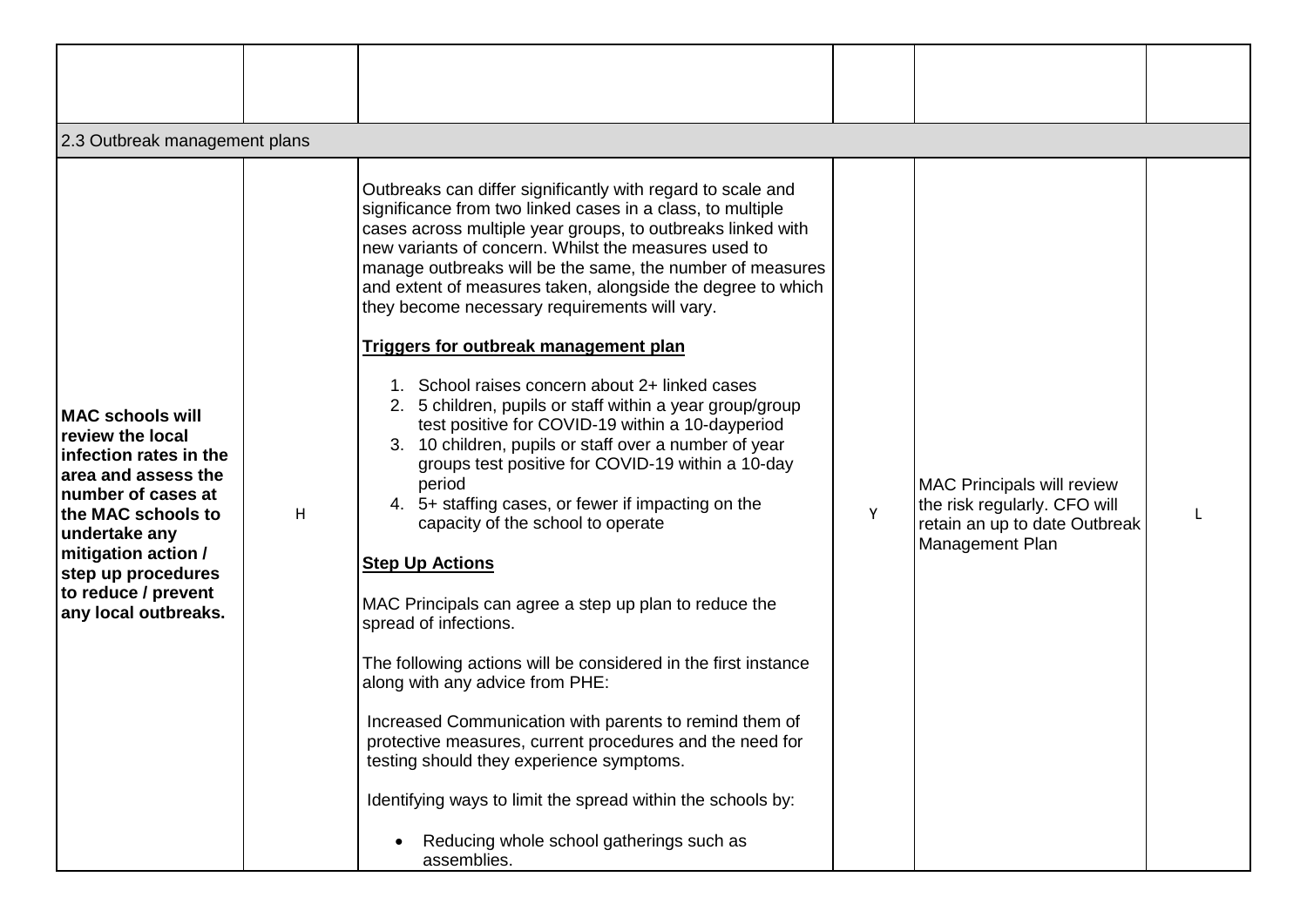|                                                                                             |                            | Restricting any gatherings that mix Year Groups e.g.<br>$\bullet$<br>masses<br>Reducing the need for pupils to be in one place with<br>$\bullet$<br>others for a prolonged period.<br>Postponing events, which involve large gathering with<br>$\bullet$<br>parents and guardians e.g. open evenings, prize<br>giving's.<br>Smaller events where a risk assessment and social<br>distancing allow may take place and schools should<br>encourage participants to voluntarily take extra<br>precautions: wearing masks, using hygiene stations.<br>The MAC will retain a Management Outbreak Log of any<br>step up actions. |   |                                                         |  |  |  |
|---------------------------------------------------------------------------------------------|----------------------------|----------------------------------------------------------------------------------------------------------------------------------------------------------------------------------------------------------------------------------------------------------------------------------------------------------------------------------------------------------------------------------------------------------------------------------------------------------------------------------------------------------------------------------------------------------------------------------------------------------------------------|---|---------------------------------------------------------|--|--|--|
|                                                                                             |                            | 2.4 Prioritising provision: determining which pupils will be in school, revisiting the needs of the vulnerable pupils and key workers                                                                                                                                                                                                                                                                                                                                                                                                                                                                                      |   |                                                         |  |  |  |
| The continued<br>prioritisation of<br>vulnerable pupils and<br>staff.                       | M                          | • Pastoral and SEND support is deployed wherever possible<br>to support prioritised pupils.<br>• Efforts continue to improve the attendance of vulnerable<br>pupils and those from disadvantaged backgrounds.<br>• Ongoing risk assessments are in place to identify pupils<br>whose circumstances may have changed during the<br>lockdown to fully support them.<br>• Vulnerable pupils including those with an EHC Plan have<br>been subject to a risk assessment under the LAs guidance<br>for SEND (based on Government guidance)                                                                                      | Y | Robust pastoral care is in<br>place at all MAC schools. |  |  |  |
| 3 Parent and staff communication and awareness                                              |                            |                                                                                                                                                                                                                                                                                                                                                                                                                                                                                                                                                                                                                            |   |                                                         |  |  |  |
| 3.1 Staff induction and CPD                                                                 |                            |                                                                                                                                                                                                                                                                                                                                                                                                                                                                                                                                                                                                                            |   |                                                         |  |  |  |
| New staff are not<br>aware of policies and<br>procedures prior to<br>starting at the school | M                          | . The MAC has an Induction programmes for all new staff -<br>either online or in school prior to them starting.<br>• The MAC staff policies are issued to all new staff prior to<br>them starting.                                                                                                                                                                                                                                                                                                                                                                                                                         | Y | Induction programme in<br>place for all staff.          |  |  |  |
|                                                                                             | 3.2 Communication planning |                                                                                                                                                                                                                                                                                                                                                                                                                                                                                                                                                                                                                            |   |                                                         |  |  |  |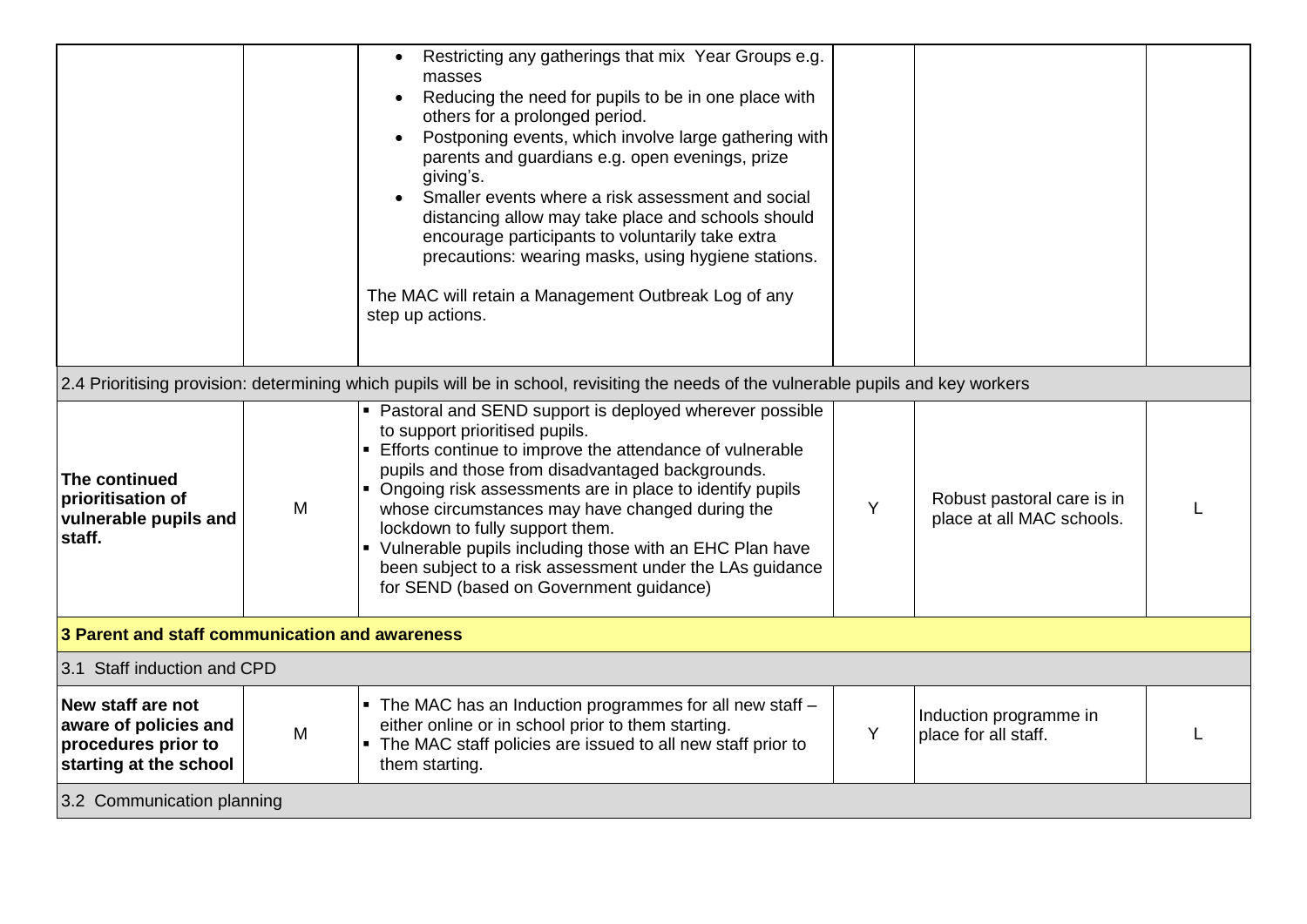| Key stakeholders are<br>not fully informed<br>about changes to<br>policies and<br>procedures due to<br>COVID-19. | H | • Communications plans are in place for the following<br>groups:<br>• Staff<br>• Pupils<br>Parents<br>Governors/Trustees<br>• Professional associations including Trade Unions<br>• Other partners including peripatetic staff and health<br>professionals                                                                                                                                                                                                       | Y | School communication plans<br>are in place                                                              |  |  |
|------------------------------------------------------------------------------------------------------------------|---|------------------------------------------------------------------------------------------------------------------------------------------------------------------------------------------------------------------------------------------------------------------------------------------------------------------------------------------------------------------------------------------------------------------------------------------------------------------|---|---------------------------------------------------------------------------------------------------------|--|--|
| <b>Parents and carers</b><br>are not fully informed<br>of the health and<br>safety requirements                  | H | • The communications plan includes how the MAC are going<br>to inform parents of any changes to procedures and how<br>the MAC will keep parents up to date with information,<br>guidance and the school's expectations on a weekly basis.<br>Each school has a COVID-19 section on its website and<br>this is regularly updated.                                                                                                                                 | Y | School communication plans<br>are in place                                                              |  |  |
| <b>Parents and carers</b><br>visiting the school                                                                 | H | • Any visitors are provided with clear guidelines on<br>behaviours whilst on premises - ideally sent electronically<br>in advance of the visit                                                                                                                                                                                                                                                                                                                   | Y | MAC Visitor Protocol is in<br>place and regularly<br>updated.                                           |  |  |
| 3.3 Safety arrangements for the use of medical rooms                                                             |   |                                                                                                                                                                                                                                                                                                                                                                                                                                                                  |   |                                                                                                         |  |  |
| The configuration of<br>medical rooms may<br>compromise social<br>distancing measures                            | M | • Procedures are in place for medical rooms to be cleaned<br>after suspected COVID-19 cases, along with other affected<br>areas, including toilets.<br>• Covid-19 first aid packs are available to ensure appropriate<br>PPE for supervising staff.                                                                                                                                                                                                              | Υ |                                                                                                         |  |  |
| 4. Securing and sustaining robust hygiene systems and procedures                                                 |   |                                                                                                                                                                                                                                                                                                                                                                                                                                                                  |   |                                                                                                         |  |  |
| 4.1 Cleaning                                                                                                     |   |                                                                                                                                                                                                                                                                                                                                                                                                                                                                  |   |                                                                                                         |  |  |
| <b>Enhanced cleaning</b><br>standards are to be<br>maintained.                                                   | M | All schools to follow the cleaning guidelines: COVID-19:<br>cleaning in non-healthcare settings<br>Sufficient supplies of soap/hand wash, paper towels,<br>tissues and cleaning products are procured to ensure<br>constant supplies are available in every teaching and<br>washing space<br>Common contact surfaces are regularly cleaned in<br>reception, office, workshop, kitchen, access control and<br>delivery areas, particularly during peak flow times | Y | All schools to follow the<br>cleaning guidelines: COVID-<br>19: cleaning in non-<br>healthcare settings |  |  |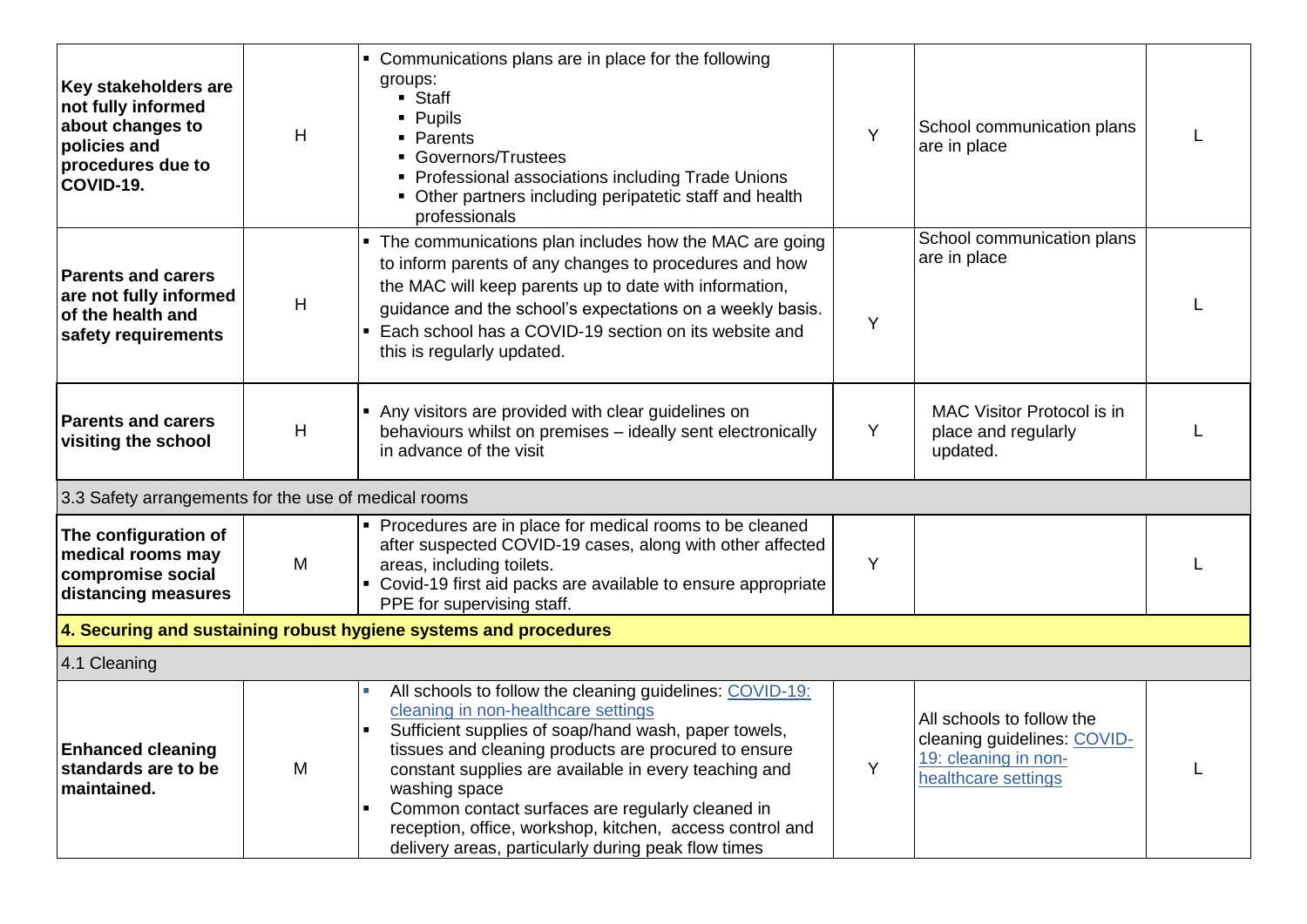|                                                                                                        |   | Caretakers are spraying high contact areas with 5-hour<br>disinfectant spray that destroys coronavirus to reduce<br>surface contact transmission.                                                                                                                                                                                                                                                                                                                                                                                                                                                                                                                                                                                                                                                                                                                                                                                                                                                                                                   |   |                                                                               |   |
|--------------------------------------------------------------------------------------------------------|---|-----------------------------------------------------------------------------------------------------------------------------------------------------------------------------------------------------------------------------------------------------------------------------------------------------------------------------------------------------------------------------------------------------------------------------------------------------------------------------------------------------------------------------------------------------------------------------------------------------------------------------------------------------------------------------------------------------------------------------------------------------------------------------------------------------------------------------------------------------------------------------------------------------------------------------------------------------------------------------------------------------------------------------------------------------|---|-------------------------------------------------------------------------------|---|
| <b>Pupils forget to wash</b><br>their hands regularly<br>and frequently                                | H | • Staff training includes the need to remind pupils of the<br>need to wash their hands regularly and frequently.<br>• Posters E-bug posters and electronic messaging boards<br>reinforce the need to wash hands regularly and frequently.<br>• School leaders monitor the extent to which handwashing is<br>taking place on a regular and frequent basis.<br>• Pupils and staff are taught how to effectively wash their<br>hands especially before and after eating, going to the toilet,<br>or following direct contact with another person                                                                                                                                                                                                                                                                                                                                                                                                                                                                                                       | Y | Signage is in place to remind<br>pupils of the need for good<br>hand hygiene. | L |
| 4.2 Personal Protective Equipment (PPE)                                                                |   |                                                                                                                                                                                                                                                                                                                                                                                                                                                                                                                                                                                                                                                                                                                                                                                                                                                                                                                                                                                                                                                     |   |                                                                               |   |
| <b>Provision of PPE for</b><br>staff where required<br>is not in line with<br>government<br>guidelines | H | • Government guidance on wearing PPE is understood,<br>communicated and sufficient PPE has been procured.<br>• The Holy Spirit MAC have centrally procured all PPE for<br>schools from a reputable medical supplier.<br>• Staff who need to use PPE (e.g. SEND intimate care; First<br>Aid, receiving/handling deliveries; cleaning staff) had<br>guidance for use of PPE and refresher training will be<br>given on the training day prior to opening the schools.<br>Such instruction will include:<br>How to put on and how to remove PPE carefully to<br>$\circ$<br>reduce contamination and how to dispose of them<br>safely).<br>PPE supplies are to be double bagged and stored<br>$\circ$<br>securely for 72 hours, after that time they can be put<br>in the general waste.<br>• Re-usable PPE will be thoroughly cleaned after use and<br>not shared between workers.<br>• Single use PPE will be disposed of so that it cannot be<br>reused.<br>• Staff are reminded that wearing of gloves is not a<br>substitute for good handwashing. | Y | Good procurement links are<br>in place for PPE.                               |   |
| 5. Curriculum organisation                                                                             |   |                                                                                                                                                                                                                                                                                                                                                                                                                                                                                                                                                                                                                                                                                                                                                                                                                                                                                                                                                                                                                                                     |   |                                                                               |   |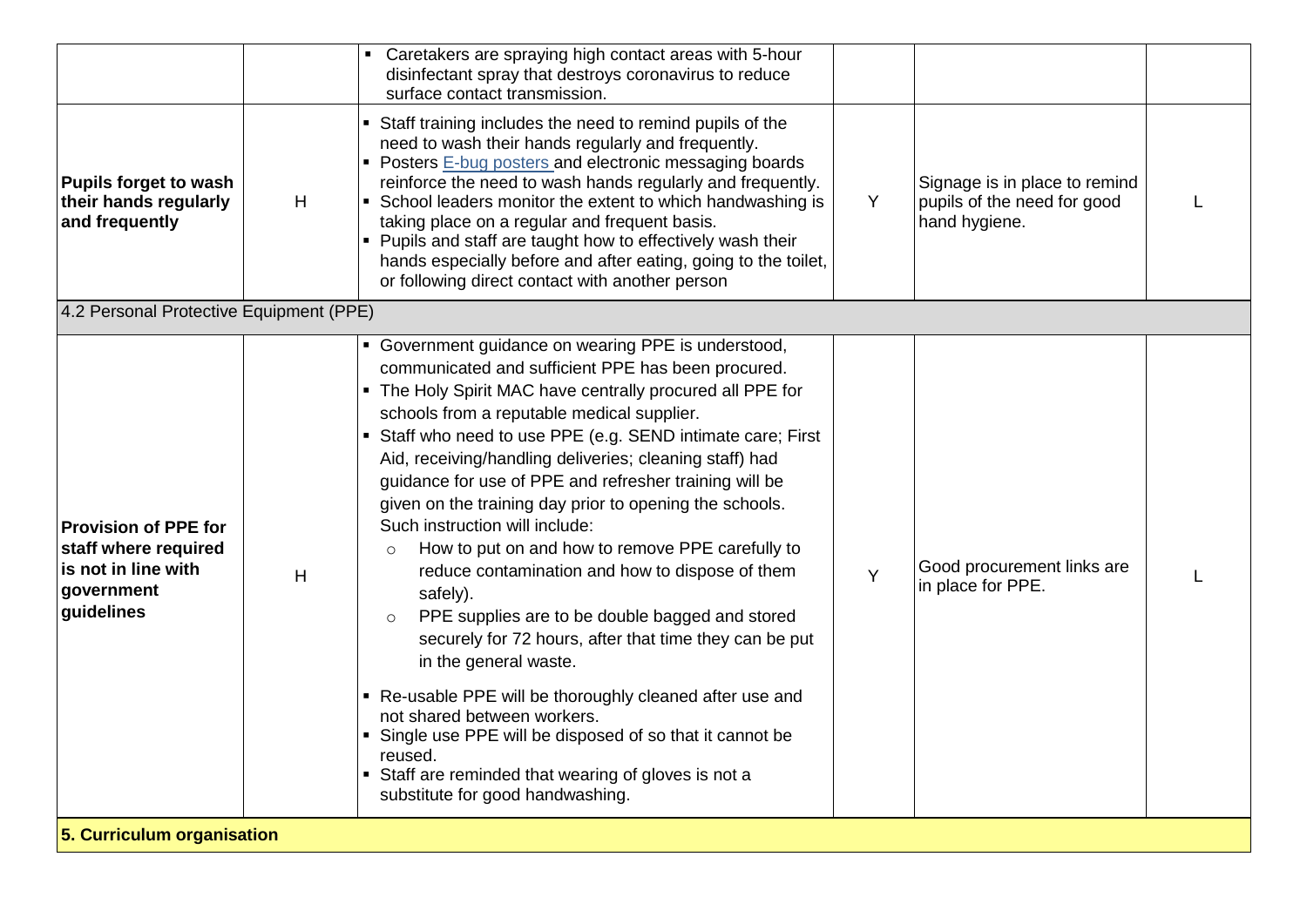| <b>Online or home</b><br>learning should<br>continue for any<br>students that need to<br>isolate.                                                                          | M | • Where a class, group or small number of pupils need to<br>self-isolate schools will provide online learning.<br>• All MAC Schools are expected to consider how to continue<br>to improve the quality of their existing curriculum, for<br>example through technology, and have a strong offer in<br>place for remote education provision.                                                                                                                                                                                                                                                                                                                                                                                                                                                                                                                 | Y | Monitored by MAC<br>Principals.                |  |
|----------------------------------------------------------------------------------------------------------------------------------------------------------------------------|---|-------------------------------------------------------------------------------------------------------------------------------------------------------------------------------------------------------------------------------------------------------------------------------------------------------------------------------------------------------------------------------------------------------------------------------------------------------------------------------------------------------------------------------------------------------------------------------------------------------------------------------------------------------------------------------------------------------------------------------------------------------------------------------------------------------------------------------------------------------------|---|------------------------------------------------|--|
| 6. Enhancing mental health support for pupils and staff                                                                                                                    |   |                                                                                                                                                                                                                                                                                                                                                                                                                                                                                                                                                                                                                                                                                                                                                                                                                                                             |   |                                                |  |
| 6.1 Mental health concerns - pupils                                                                                                                                        |   |                                                                                                                                                                                                                                                                                                                                                                                                                                                                                                                                                                                                                                                                                                                                                                                                                                                             |   |                                                |  |
| <b>Pupils' mental health</b><br>has been adversely<br>affected during the<br>period that the<br>school has been<br>closed and by the<br>COVID-19 crisis in<br>general      | H | There are sufficient numbers of trained staff available to<br>support pupils with mental health issues.<br>• There is access to designated staff for all pupils who wish<br>to talk to someone about wellbeing/mental health.<br>• Wellbeing/mental health is discussed regularly in<br>PSHE/virtual assemblies/pupil briefings (stories/toy<br>characters are used for younger pupils to help talk about<br>feelings).<br>• Resources/websites to support the mental health of pupils<br>are provided.                                                                                                                                                                                                                                                                                                                                                     | Y | Schools have robust pastoral<br>care in place. |  |
| 6.2 Mental health concerns - staff                                                                                                                                         |   |                                                                                                                                                                                                                                                                                                                                                                                                                                                                                                                                                                                                                                                                                                                                                                                                                                                             |   |                                                |  |
| The mental health of<br>staff has been<br>adversely affected<br>during the period that<br>the school has been<br>closed and by the<br><b>COVID-19 crisis in</b><br>general | Н | Staff are encouraged to focus on their wellbeing.<br>٠<br>All Holy Spirit MAC staff have access to Care First, an<br>$\blacksquare$<br>anonymous service that provides free advice, guidance<br>and counselling to all employees 24/7<br>Line managers are proactive in discussing wellbeing with<br>$\blacksquare$<br>the staff that they manage, including their workload.<br>Staff briefings and training have included content on<br>$\blacksquare$<br>wellbeing.<br>Staff briefings/training on wellbeing are provided.<br>Staff have been signposted to useful websites and<br>resources.<br>Shielding has been paused but any Clinically Extremely<br>$\blacksquare$<br>Vulnerable (CEV) staff can request an individual risk<br>assessment and CEV staff will be dealt with on a case-<br>by-case basis, which includes BAME and Pregnant<br>women. | Y | Schools have robust<br>pastoral care in place. |  |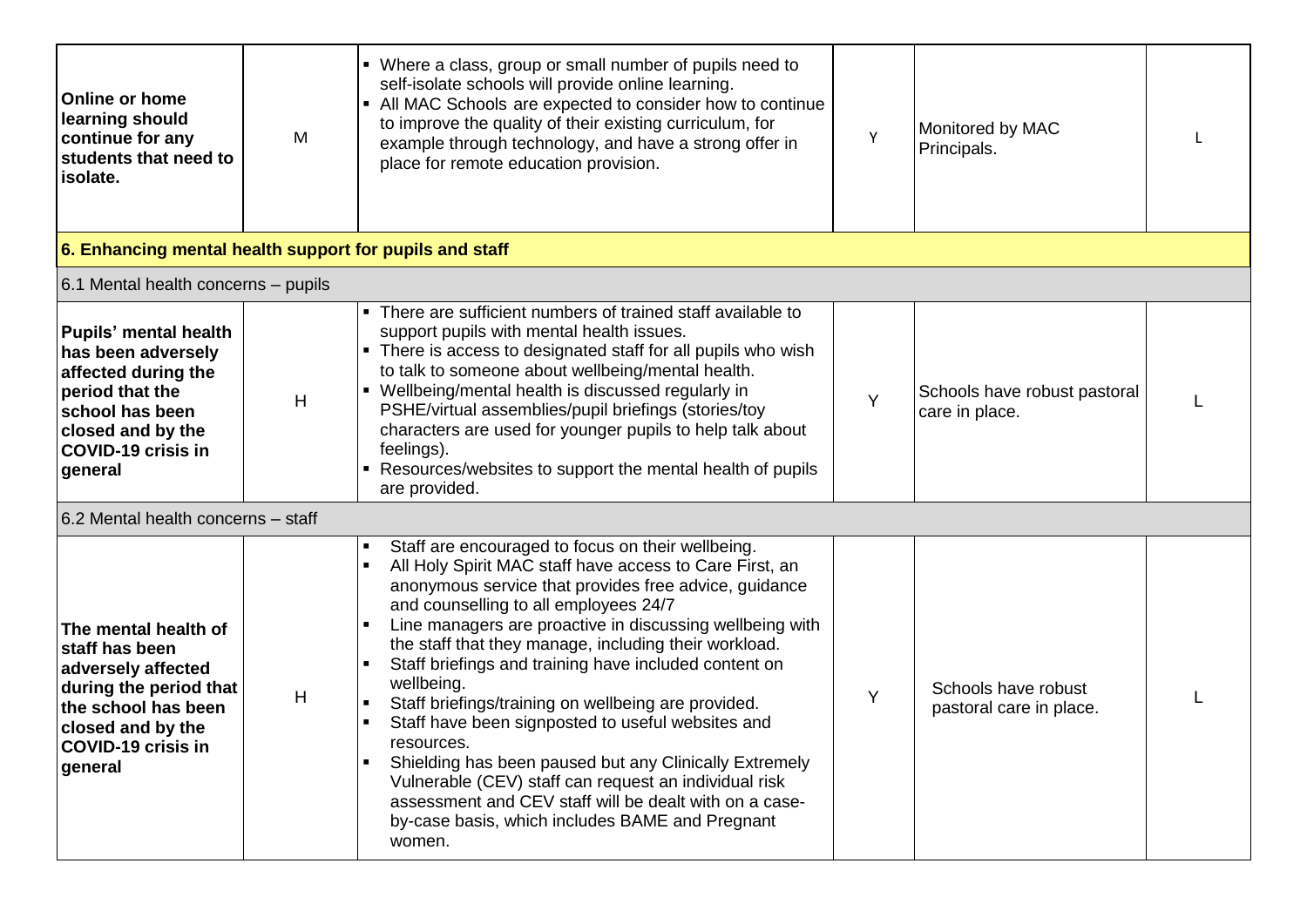| 6.3 Bereavement support                                                                                                                 |   |                                                                                                                                                                                                                                                                                                                                                                              |   |                                                                                                                                                                                      |  |
|-----------------------------------------------------------------------------------------------------------------------------------------|---|------------------------------------------------------------------------------------------------------------------------------------------------------------------------------------------------------------------------------------------------------------------------------------------------------------------------------------------------------------------------------|---|--------------------------------------------------------------------------------------------------------------------------------------------------------------------------------------|--|
| <b>Pupils and staff are</b><br>grieving because of<br>loss of friends or<br>family                                                      | M | The school has access to trained staff who can deliver<br>$\blacksquare$<br>bereavement counselling and support. This includes the<br>Council's critical incident team<br>Support is requested from other organisations when<br>necessary.                                                                                                                                   |   | School has a bereavement<br>policy                                                                                                                                                   |  |
| <b>7 Governance and policy</b>                                                                                                          |   |                                                                                                                                                                                                                                                                                                                                                                              |   |                                                                                                                                                                                      |  |
| 7.1 The role of Governors/Education Standards Committee                                                                                 |   |                                                                                                                                                                                                                                                                                                                                                                              |   |                                                                                                                                                                                      |  |
| Lack of governor<br>oversight during the<br><b>COVID-19 crisis leads</b><br>to the school failing<br>to meet statutory<br>requirements. | M | . The governing body continues to meet regularly via online<br>Zoom meetings and this will continue until February 2022<br>(Half Term) when a decision will be made on face-to-face<br>meetings.<br>• All Board and ESC meetings are minuted                                                                                                                                 | Y | ESC members audit schools<br>to check all the procedures<br>are in place and report back<br>to the SEP.                                                                              |  |
| 8. Other operational issues                                                                                                             |   |                                                                                                                                                                                                                                                                                                                                                                              |   |                                                                                                                                                                                      |  |
| 8.1 Review of fire procedures                                                                                                           |   |                                                                                                                                                                                                                                                                                                                                                                              |   |                                                                                                                                                                                      |  |
| Fire procedures are<br>not appropriate to<br>cover new<br>arrangements                                                                  |   | • Staff and pupils have been briefed on any new evacuation<br>procedures.<br>• Incident controller and fire marshals have been trained and<br>briefed appropriately.                                                                                                                                                                                                         | Y | The school Health & Safety<br>programme has continued<br>throughout the pandemic<br>and SLT member is<br>responsible at each school<br>to oversee the fire<br>evacuation procedures. |  |
| <b>Fire evacuation drills</b><br>- unable to apply<br>social distancing<br>effectively                                                  |   | • Plans for fire evacuation drills are in place, which are in line<br>with social distancing measures.                                                                                                                                                                                                                                                                       | Y |                                                                                                                                                                                      |  |
| 8.2 Free school meals                                                                                                                   |   |                                                                                                                                                                                                                                                                                                                                                                              |   |                                                                                                                                                                                      |  |
| <b>Pupils eligible for</b><br>free school meals do<br>receive them.                                                                     | M | • The Holy Spirit MAC has throughout the pandemic<br>operated its own internal foodbank to ensure that all<br>families in the MAC in need are provided with food or<br>vouchers for food.<br>As per the guidance should a pupil who is eligible for FSM<br>not be able to attend school they are still entitled to a<br>school meal and the school should make the necessary | Y | Schools will support<br>vulnerable families and have<br>developed strong<br>relationships with families so<br>they can identify which<br>families will need help.                    |  |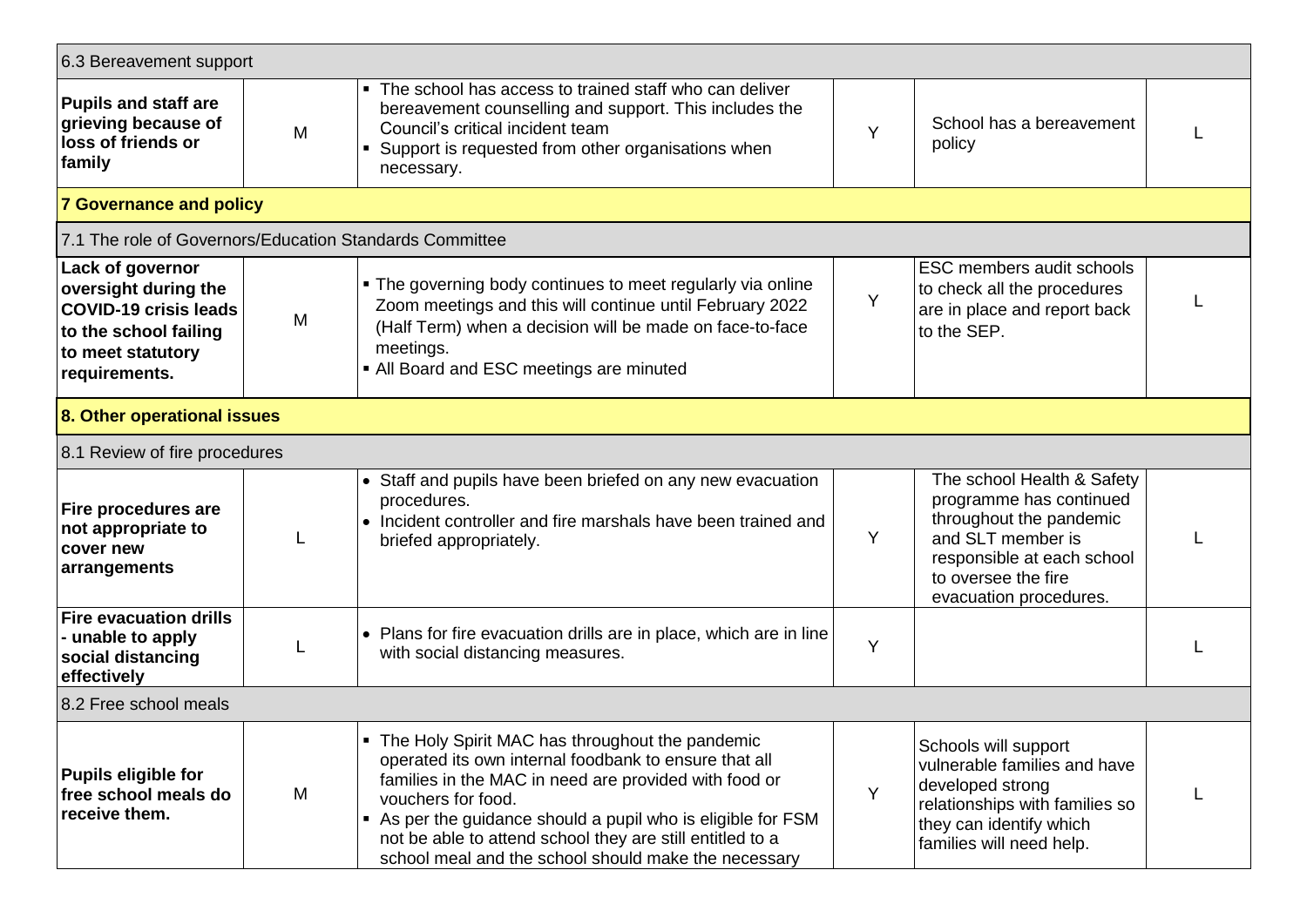|                                                                                                                                                                         |   | arrangements to provide vouchers/school meals when not<br>in school.                                                                                                                                                                                                                                                                         |   |                                                                                                               |  |
|-------------------------------------------------------------------------------------------------------------------------------------------------------------------------|---|----------------------------------------------------------------------------------------------------------------------------------------------------------------------------------------------------------------------------------------------------------------------------------------------------------------------------------------------|---|---------------------------------------------------------------------------------------------------------------|--|
|                                                                                                                                                                         |   | 8.3 Ensuring staff work safely and comply with GDPR regulations whilst working at home                                                                                                                                                                                                                                                       |   |                                                                                                               |  |
| Working from home -<br>access, data<br>breaches                                                                                                                         | M | • Staff are able to contact the IT team for support - Mobile<br>telephone numbers provided plus system for reporting IT<br>issues is still available.<br>Staff are able to contact the CFO for GDPR guidance<br>(Mobile 07488 358949).<br>• GDPR Training is provided by the Educare the on line<br>training package the MAC have purchased. | Y | All staff have access to<br><b>EDUCATE</b> which includes<br>GDPR and data protection<br>training.            |  |
| 8.4 Contractors working on the school site                                                                                                                              |   |                                                                                                                                                                                                                                                                                                                                              |   |                                                                                                               |  |
| <b>Contractors on the</b><br>school site need to<br>adhere to latest<br>government<br>regulations, to be<br>communicated to<br>visitors when signing<br>in to the site. | M | • In addition to arrangements for COVID-19, normal<br>contractor procedures are being applied and have been<br>updated in light of COVID-19 (including contractor risk<br>assessments and method statements, and contractor<br>induction).                                                                                                   | Y | MAC has a visitor protocol<br>that is regularly updated.                                                      |  |
| 8.5 School staff and delivery employees                                                                                                                                 |   |                                                                                                                                                                                                                                                                                                                                              |   |                                                                                                               |  |
| Post and packaging<br>/ deliveries                                                                                                                                      | M | • A box of disposable gloves is provided to staff handling<br>deliveries should they wish to use them.<br>• Staff have been instructed to replace their gloves with a<br>fresh pair prior to handling and distribution of the contents<br>of parcels and to wash hands thoroughly after finishing<br>task.                                   | Y |                                                                                                               |  |
| 8.6 School trips and travelling for work                                                                                                                                |   |                                                                                                                                                                                                                                                                                                                                              |   |                                                                                                               |  |
| <b>Travelling for work</b><br>purposes and<br>school trips                                                                                                              |   | • The MAC schools are following government advice and<br>school trips can be organised within the current guidance,<br>subject to a trip Risk Assessment.<br>• There are no plans to commence any overseas trips in the<br>near future.                                                                                                      | Y | Each trip is planned using<br>the evolve system which<br>ensures each trip has a<br>detailed risk assessment. |  |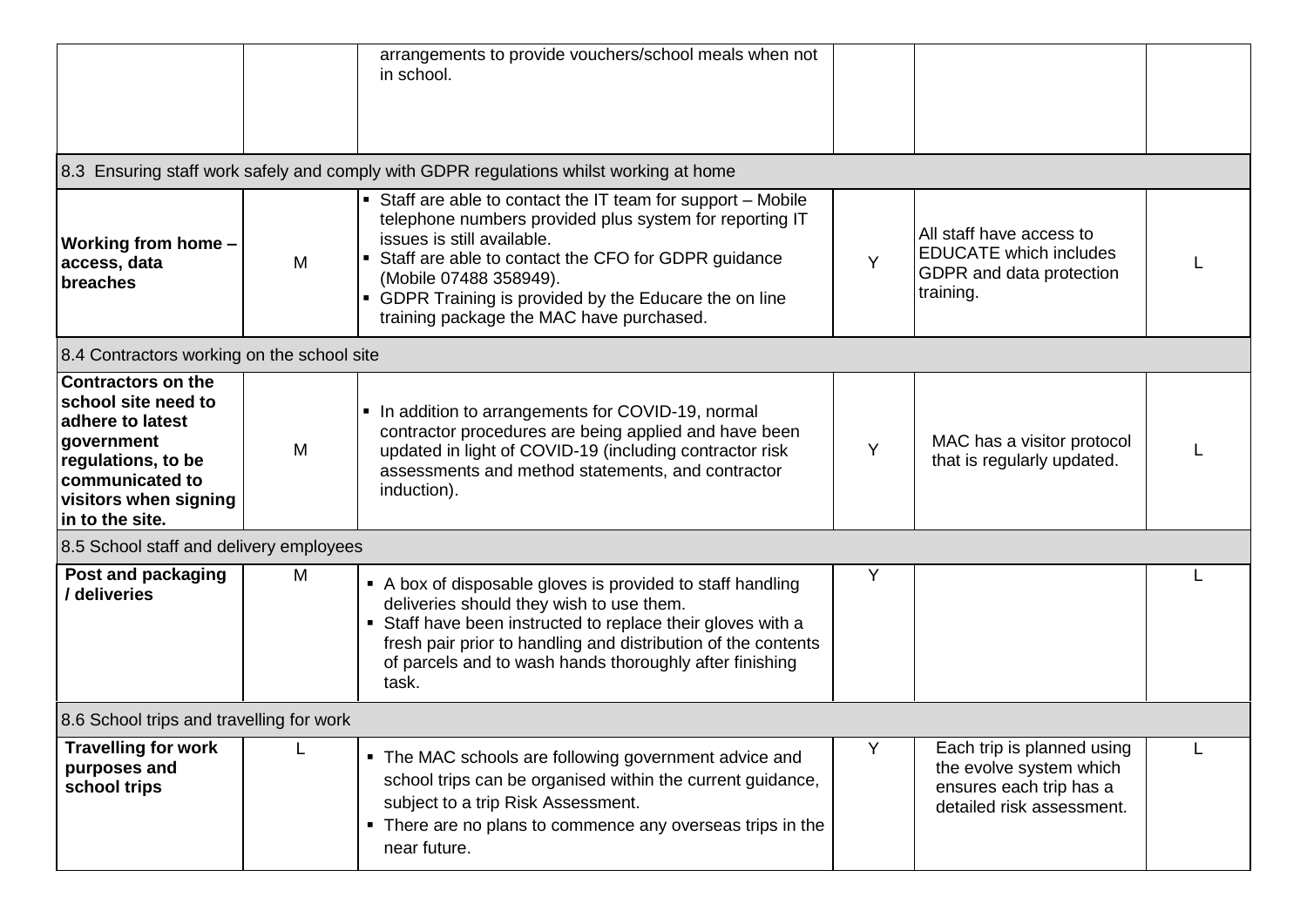## **Resources and references:**

| All Guidance – Updated $12h$ October 2021                                                                     |                                                                                        |
|---------------------------------------------------------------------------------------------------------------|----------------------------------------------------------------------------------------|
| https://www.gov.uk/government/publications/actions-for-schools-during-the-coronavirus-                        | https://www.gov.uk/government/publications/actions-for-schools-during-the-coronavirus- |
| outbreak/schools-covid-19-operational-guidance                                                                | outbreak/schools-covid-19-operational-quidance#travel                                  |
| https://www.gov.uk/government/publications/actions-for-schools-during-the-coronavirus-                        | https://www.gov.uk/government/publications/actions-for-schools-during-the-coronavirus- |
| outbreak/schools-covid-19-operational-quidance#risk-assessment                                                | outbreak/schools-covid-19-operational-guidance#tracing                                 |
| https://www.gov.uk/government/publications/coronavirus-covid-19-local-restrictions-in-education-              | https://www.hse.gov.uk/coronavirus/equipment-and-machinery/air-conditioning-and-       |
| and-childcare-settings/contingency-framework-education-and-childcare-settings                                 | ventilation/index.htm                                                                  |
| https://www.gov.uk/government/publications/covid-19-stay-at-home-quidance                                     |                                                                                        |
| https://www.gov.uk/government/publications/guidance-for-contacts-of-people-with-possible-or-                  |                                                                                        |
| confirmed-coronavirus-covid-19-infection-who-do-not-live-with-the-person/guidance-for-contacts-               |                                                                                        |
| of-people-with-possible-or-confirmed-coronavirus-covid-19-infection-who-do-not-live-with-the-                 |                                                                                        |
| person                                                                                                        | Health and safety risk checklist for classrooms                                        |
| https://www.gov.uk/government/publications/covid-19-epidemiological-definitions-of-outbreaks-<br>and-clusters | E-bug posters                                                                          |
| https://www.gov.uk/government/publications/guidance-for-contacts-of-people-with-possible-or-                  | https://www.gov.uk/guidance/coronavirus-covid-19-getting-tested                        |
| confirmed-coronavirus-covid-19-infection-who-do-not-live-with-the-person/guidance-for-contacts-               | https://www.england.nhs.uk/south/wp-content/uploads/sites/6/2017/09/catch-bin-kill.pdf |
| of-people-with-possible-or-confirmed-coronavirus-covid-19-infection-who-do-not-live-with-the-                 |                                                                                        |
| person                                                                                                        |                                                                                        |